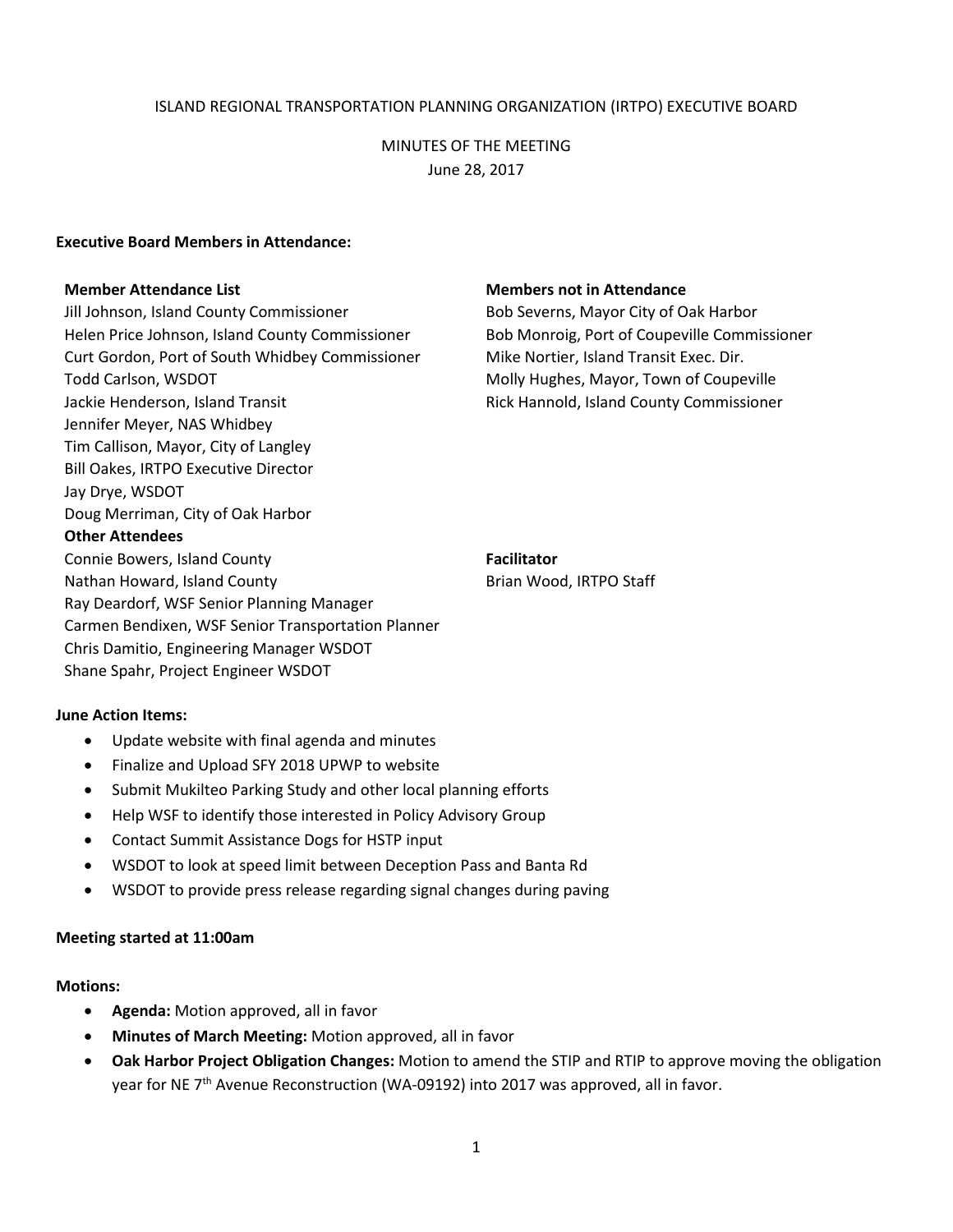# **Washington State Ferries Long Range Plan Update**

- The Board was updated on the past and future planning direction for WSF
- Prior emphasis was on expanding the system. Today goals include:
	- o Maximize use of existing resources
	- o Sustained system reliability
	- o Multimodal
	- o Community Engagement
- WSF wants to improve transportation connections, anticipate future needs, develop practical solutions for future service and manage vehicle demand prior to adding capacity.
- Accomplishments:
	- o Vehicle reservations on some routes
	- o Improved web based trip planning
	- o Building Mukilteo & Coleman Terminals (Mukilteo opens end of 2019)
	- $\circ$  Implemented pricing strategies to encourage smaller vehicles and less single occupant vehicles
	- o Built new boats-144 car Suquamish ferry will match Tokitae at Clinton
- Planning:
	- $\circ$  Considers demographic changes, vessel needs, emergency preparations, demand management, operational changes.
	- o Plans consulted: Transportation Budget, WSDOT plans, prior WSF plans, 2007 Legislative Directive, 2013 origin-destination survey
- Issues: Boats reaching service life, aging workforce (5 yrs to retirement), shipyards at capacity
- Planning Input:
	- o Island Region Input
		- **EXECUTIVE Advisory Group: Helen Price Johnson**
		- **Ferry Advisory Committee: Dave Hoogerwerf**
		- **Technical Advisory Committee: Brian Wood**
		- **Policy Advisory Group: No representative(s) identified**
		- **General public**
	- o State Input
		- **WSF Leadership**
		- **WISDOT Working Groups**
- Board Questions:
	- o Q: How can we avoid vessel inspections during busiest travel times?
	- o A: Inspections can be done earlier than required date.
	- $\circ$  Q: Is WSF considering local plans such as the Mukilteo Parking Study?
	- o A: Ferry planning will consider such plans if they are submitted.

## **WSDOT Updates**

- WSDOT is going through significant organizational changes
- WSDOT updated the Board on the Whidbey Paving Project:
	- o Introductions:
		- **Shane Spahr (replacing retiring Dave Chrisman as Project Engineer)**
		- **Engineering Manager Chris Damitio**
	- o Done with daytime work for this project
	- o Worse pavement condition than anticipated. Still hope to finish this year.
	- $\circ$  Work will continue south to Ferry and then start on 20 and go north to near Arnold Rd.
	- o Expect to wrap up around Labor Day.
	- o Permanent striping must wait until pavement cures (about 30 days)